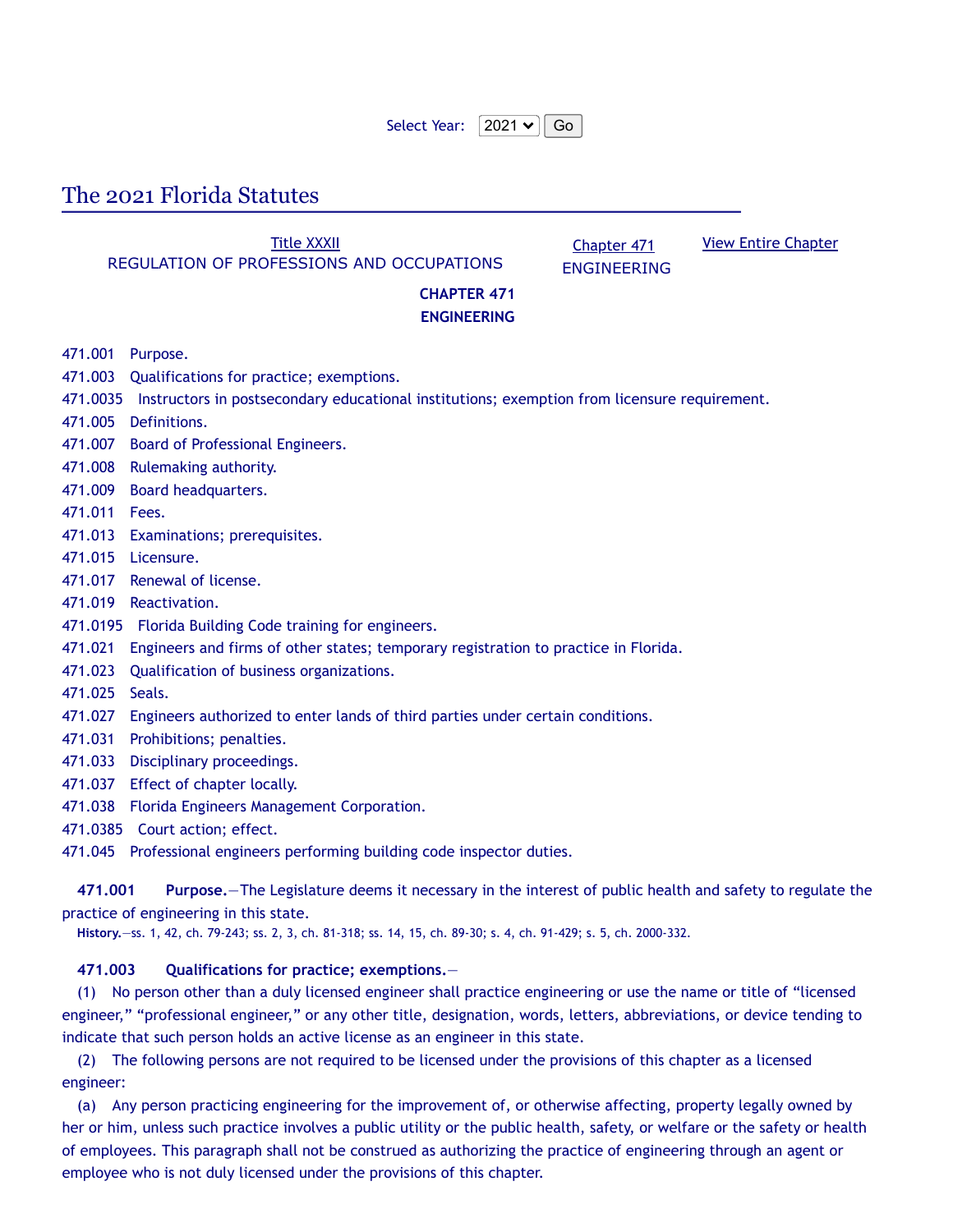(b)1. A person acting as a public officer employed by any state, county, municipal, or other governmental unit of this state when working on any project the total estimated cost of which is \$10,000 or less.

2. Persons who are employees of any state, county, municipal, or other governmental unit of this state and who are the subordinates of a person in responsible charge licensed under this chapter, to the extent that the supervision meets standards adopted by rule of the board.

(c) Regular full-time employees of a corporation not engaged in the practice of engineering as such, whose practice of engineering for such corporation is limited to the design or fabrication of manufactured products and servicing of such products.

(d) Regular full-time employees of a public utility or other entity subject to regulation by the Florida Public Service Commission, Federal Energy Regulatory Commission, or Federal Communications Commission.

(e) Employees of a firm, corporation, or partnership who are the subordinates of a person in responsible charge, licensed under this chapter.

(f) Any person as contractor in the execution of work designed by a professional engineer or in the supervision of the construction of work as a foreman or superintendent.

(g) A licensed surveyor and mapper who takes, or contracts for, professional engineering services incidental to her or his practice of surveying and mapping and who delegates such engineering services to a licensed professional engineer qualified within her or his firm or contracts for such professional engineering services to be performed by others who are licensed professional engineers under the provisions of this chapter.

(h) Any electrical, plumbing, air-conditioning, or mechanical contractor whose practice includes the design and fabrication of electrical, plumbing, air-conditioning, or mechanical systems, respectively, which she or he installs by virtue of a license issued under chapter 489, under former part I of chapter 553, Florida Statutes 2001, or under any special act or ordinance when working on any construction project which:

1. Requires an electrical or plumbing or air-conditioning and refrigeration system with a value of \$125,000 or less; and

2.a. Requires an aggregate service capacity of 600 amperes (240 volts) or less on a residential electrical system or 800 amperes (240 volts) or less on a commercial or industrial electrical system;

b. Requires a plumbing system with fewer than 250 fixture units; or

c. Requires a heating, ventilation, and air-conditioning system not to exceed a 15-ton-per-system capacity, or if the project is designed to accommodate 100 or fewer persons.

(i) Any general contractor, certified or registered pursuant to the provisions of chapter 489, when negotiating or performing services under a design-build contract as long as the engineering services offered or rendered in connection with the contract are offered and rendered by an engineer licensed in accordance with this chapter.

(j) Any defense, space, or aerospace company, whether a sole proprietorship, firm, limited liability company, partnership, joint venture, joint stock association, corporation, or other business entity, subsidiary, or affiliate, or any employee, contract worker, subcontractor, or independent contractor of the defense, space, or aerospace company who provides engineering for aircraft, space launch vehicles, launch services, satellites, satellite services, or other defense, space, or aerospace-related product or services, or components thereof.

(3) Notwithstanding the provisions of this chapter or of any other law, no licensed engineer whose principal practice is civil or structural engineering, or employee or subordinate under the responsible supervision or control of the engineer, is precluded from performing architectural services which are purely incidental to her or his engineering practice, nor is any licensed architect, or employee or subordinate under the responsible supervision or control of the architect, precluded from performing engineering services which are purely incidental to her or his architectural practice. However, no engineer shall practice architecture or use the designation "architect" or any term derived therefrom, and no architect shall practice engineering or use the designation "engineer" or any term derived therefrom.

**History.**—ss. 10, 42, ch. 79-243; ss. 3, 10, ch. 81-302; ss. 2, 3, ch. 81-318; s. 5, ch. 82-179; s. 3, ch. 83-160; ss. 46, 119, ch. 83-329; s. 1, ch. 85-134; s. 57, ch. 87-225; s. 2, ch. 87-341; s. 2, ch. 87-349; ss. 1, 14, 15, ch. 89-30; s. 1, ch. 89-115; s. 67, ch. 89-162; s. 4, ch. 91-429; ss. 80, 118, ch. 94-119; s. 330, ch. 97-103; s. 65, ch. 98-287; s. 31, ch. 2000-356; s. 16, ch. 2002-299; s. 1, ch. 2003-425; s. 4, ch. 2004-332; s. 64, ch. 2009-195; s. 64, ch. 2018-110.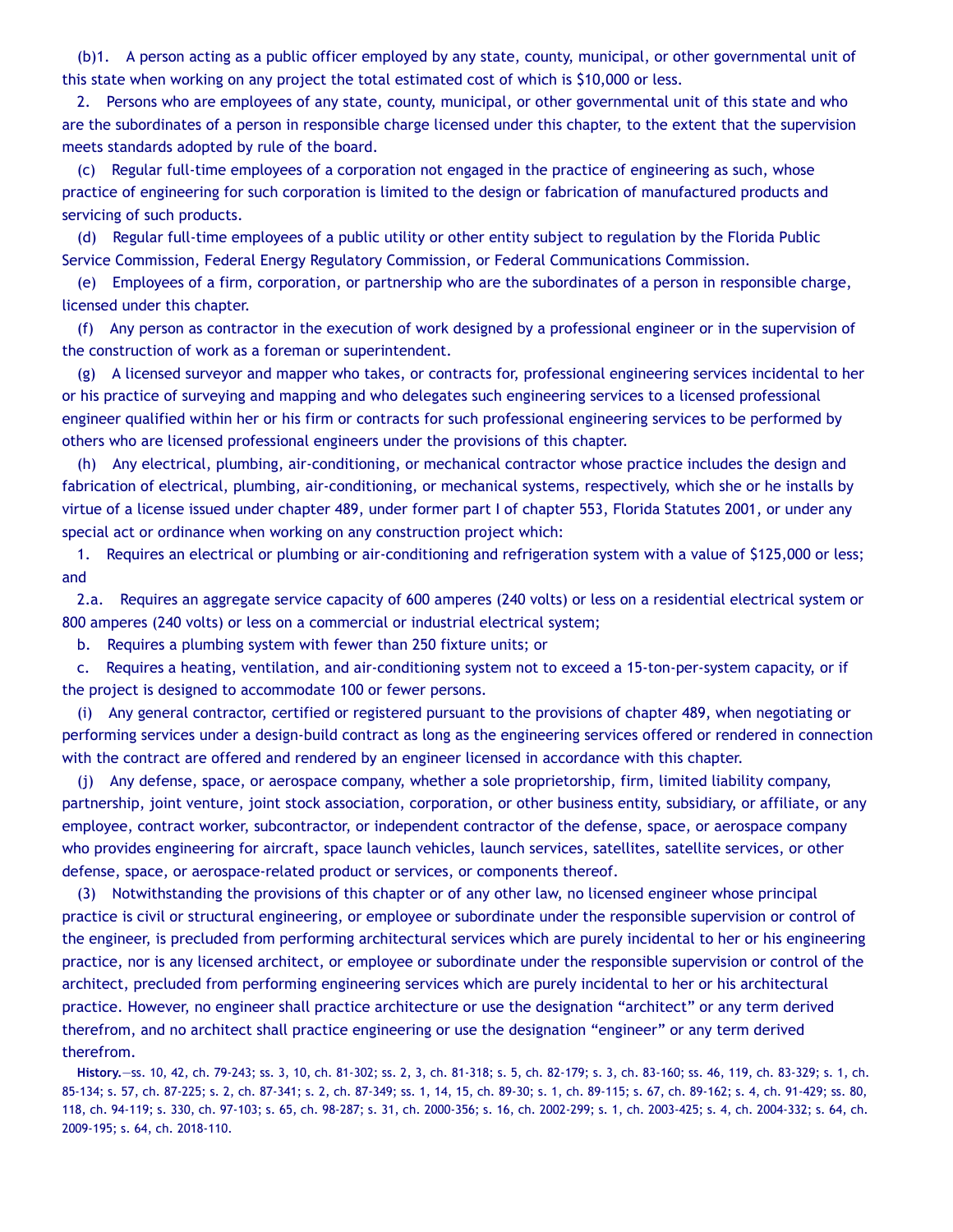## **471.0035 Instructors in postsecondary educational institutions; exemption from licensure requirement.**—For

the sole purpose of teaching the principles and methods of engineering design, notwithstanding the provisions of s. 471.005(7), a person employed by a public postsecondary educational institution, or by an independent postsecondary educational institution licensed or exempt from licensure pursuant to the provisions of chapter 1005, is not required to be licensed under the provisions of this chapter as a professional engineer.

**History.**—s. 11, ch. 99-252; s. 32, ch. 2000-356; s. 4, ch. 2000-372; s. 17, ch. 2002-299; s. 1017, ch. 2002-387.

**471.005 Definitions.**—As used in this chapter, the term:

- (1) "Board" means the Board of Professional Engineers.
- (2) "Board of directors" means the board of directors of the Florida Engineers Management Corporation.

(3) "Defense company" means any business entity that holds a valid Department of Defense contract or any business entity that is a subcontractor under a valid Department of Defense contract. The term includes any business entity that holds valid contracts or subcontracts for products or services for military use under prime contracts with the United States Department of Defense, the United States Department of State, or the United States Coast Guard.

(4) "Department" means the Department of Business and Professional Regulation.

(5) "Engineer" includes the terms "professional engineer" and "licensed engineer" and means a person who is licensed to engage in the practice of engineering under this chapter.

(6) "Engineer intern" means a person who has graduated from an engineering curriculum approved by the board and has passed the fundamentals of engineering examination as provided by rules adopted by the board.

(7) "Engineering" includes the term "professional engineering" and means any service or creative work, the adequate performance of which requires engineering education, training, and experience in the application of special knowledge of the mathematical, physical, and engineering sciences to such services or creative work as consultation, investigation, evaluation, planning, and design of engineering works and systems, planning the use of land and water, teaching of the principles and methods of engineering design, engineering surveys, and the inspection of construction for the purpose of determining in general if the work is proceeding in compliance with drawings and specifications, any of which embraces such services or work, either public or private, in connection with any utilities, structures, buildings, machines, equipment, processes, work systems, projects, and industrial or consumer products or equipment of a mechanical, electrical, hydraulic, pneumatic, or thermal nature, insofar as they involve safeguarding life, health, or property; and includes such other professional services as may be necessary to the planning, progress, and completion of any engineering services. A person who practices any branch of engineering; who, by verbal claim, sign, advertisement, letterhead, or card, or in any other way, represents himself or herself to be an engineer or, through the use of some other title, implies that he or she is an engineer or that he or she is licensed under this chapter; or who holds himself or herself out as able to perform, or does perform, any engineering service or work or any other service designated by the practitioner which is recognized as engineering shall be construed to practice or offer to practice engineering within the meaning and intent of this chapter.

(8) "License" means the licensing of engineers to practice engineering in this state.

(9) "Management corporation" means the Florida Engineers Management Corporation.

(10) "Retired professional engineer" or "professional engineer, retired" means a person who has been duly licensed as a professional engineer by the board and who chooses to relinquish or not to renew his or her license and applies to and is approved by the board to be granted the title "Professional Engineer, Retired."

(11) "Secretary" means the Secretary of Business and Professional Regulation.

(12) "Space or aerospace company" means any business entity concerned with the design, manufacture, or support of aircraft, rockets, missiles, spacecraft, satellites, space vehicles, space stations, space facilities, or components thereof, and equipment, systems, facilities, simulators, programs, products, services, and activities related thereto.

**History.**—ss. 2, 42, ch. 79-243; ss. 4, 10, ch. 81-302; ss. 2, 3, ch. 81-318; s. 4, ch. 83-160; s. 4, ch. 84-365; ss. 2, 14, 15, ch. 89-30; s. 4, ch. 91-429; s. 151, ch. 94-218; s. 331, ch. 97-103; s. 33, ch. 2000-356; s. 3, ch. 2000-372; s. 18, ch. 2002-299; s. 2, ch. 2003-425; s. 3, ch. 2019-86; s. 120, ch. 2020-2.

#### **471.007 Board of Professional Engineers.**—

(1) There is created in the department the Board of Professional Engineers. The board shall consist of 11 members, 9 of whom shall be licensed engineers and 2 of whom shall be laypersons who are not and have never been engineers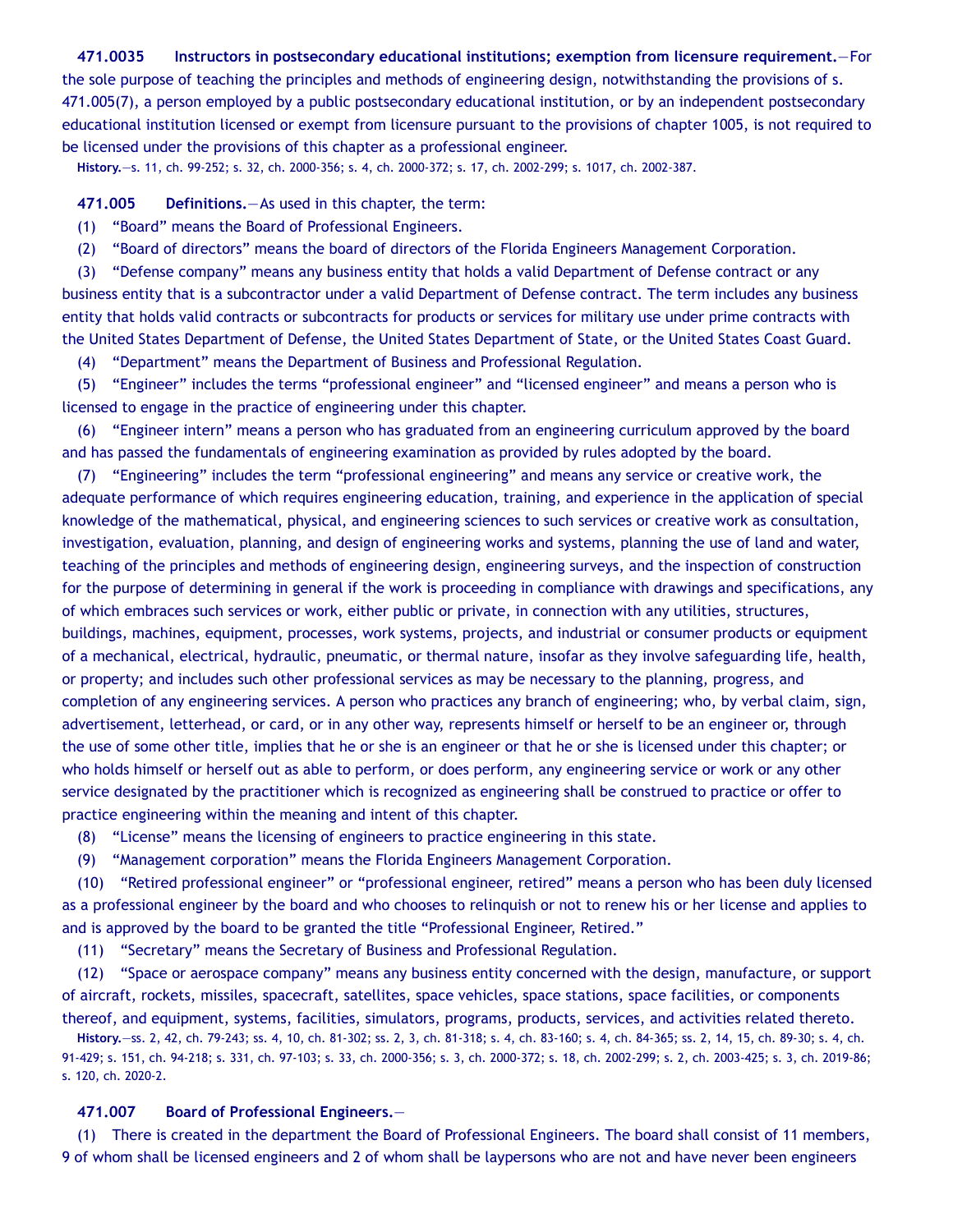or members of any closely related profession or occupation. A member of the board who is a licensed engineer must be selected and appointed based on his or her qualifications to provide expertise and experience to the board at all times in civil engineering, structural engineering, electrical or electronic engineering, mechanical engineering, or engineering education.

(2) Following expiration of the terms of members appointed to initiate staggered terms as set forth in subsection (3), members of the board shall be appointed by the Governor for terms of 4 years each. A professional or technical engineering society may submit a list of qualified nominees to be considered by the Governor for appointment.

(3) When the terms of members serving as of July 1, 2014, expire, the terms of their immediate successors shall be staggered so that three members are appointed for 2 years, four members are appointed for 3 years, and four members are appointed for 4 years, as determined by the Governor. Each member shall hold office until the expiration of his or her appointed term or until a successor has been appointed.

**History.**—ss. 3, 42, ch. 79-243; ss. 5, 9, 10, ch. 81-302; ss. 2, 3, ch. 81-318; ss. 3, 14, 15, ch. 89-30; s. 4, ch. 91-429; s. 152, ch. 94-218; s. 19, ch. 2002-299; s. 1, ch. 2004-332; s. 1, ch. 2014-125.

**471.008 Rulemaking authority.**—The board has authority to adopt rules pursuant to ss. 120.536(1) and 120.54 to implement provisions of this chapter or chapter 455 conferring duties upon it.

**History.**—s. 1, ch. 87-341; s. 1, ch. 87-349; s. 1, ch. 88-303; ss. 4, 14, 15, ch. 89-30; s. 4, ch. 91-429; s. 109, ch. 98-166; s. 142, ch. 98-200; s. 170, ch. 2000-160.

**471.009 Board headquarters.**—The location of the Board of Professional Engineers shall be in Leon County. **History.**—ss. 3, 42, ch. 79-243; ss. 6, 10, ch. 81-302; ss. 2, 3, ch. 81-318; ss. 5, 14, 15, ch. 89-30; s. 4, ch. 91-429.

## **471.011 Fees.**—

(1) The board by rule may establish fees to be paid for applications, examination, reexamination, licensing and renewal, inactive status application and reactivation of inactive licenses, and recordmaking and recordkeeping. The board may also establish by rule a delinquency fee. The board shall establish fees that are adequate to ensure the continued operation of the board. Fees shall be based on department estimates of the revenue required to implement this chapter and the provisions of law with respect to the regulation of engineers.

(2) The initial application and examination fee shall not exceed \$125 plus the actual per applicant cost to the management corporation to purchase the examination from the National Council of Examiners for Engineering and Surveying or a similar national organization. The examination fee shall be in an amount which covers the cost of obtaining and administering the examination and shall be refunded if the applicant is found ineligible to sit for the examination. The application fee shall be nonrefundable.

(3) The initial license fee shall not exceed \$125.

(4) Qualification of a business organization under s. 471.023 shall not require payment of a fee.

(5) The biennial renewal fee shall not exceed \$125.

(6) The fee for a temporary registration or certificate to practice engineering shall not exceed \$25 for an individual or \$50 for a business firm.

(7) The fee for licensure by endorsement shall not exceed \$150.

(8) The fee for application for inactive status or for reactivation of an inactive license shall not exceed \$150. **History.**—ss. 4, 42, ch. 79-243; ss. 2, 3, ch. 81-318; s. 20, ch. 88-205; ss. 6, 14, 15, ch. 89-30; s. 4, ch. 91-429; s. 212, ch. 94-119; s. 1, ch. 97-312; s. 34, ch. 2000-356; s. 5, ch. 2000-372; s. 4, ch. 2019-86.

## **471.013 Examinations; prerequisites.**—

(1)(a) A person shall be entitled to take an examination for the purpose of determining whether she or he is qualified to practice in this state as an engineer if the person is of good moral character and:

1. Is a graduate from an approved engineering science curriculum of 4 years or more in a school, college, or university which has been approved by the board; or

2. Is a graduate of an approved engineering technology curriculum of 4 years or more in a school, college, or university which has been approved by the board.

The board shall adopt rules providing for the review and approval of schools or colleges and the courses of study in engineering in such schools and colleges. The rules shall be based on the educational requirements for engineering as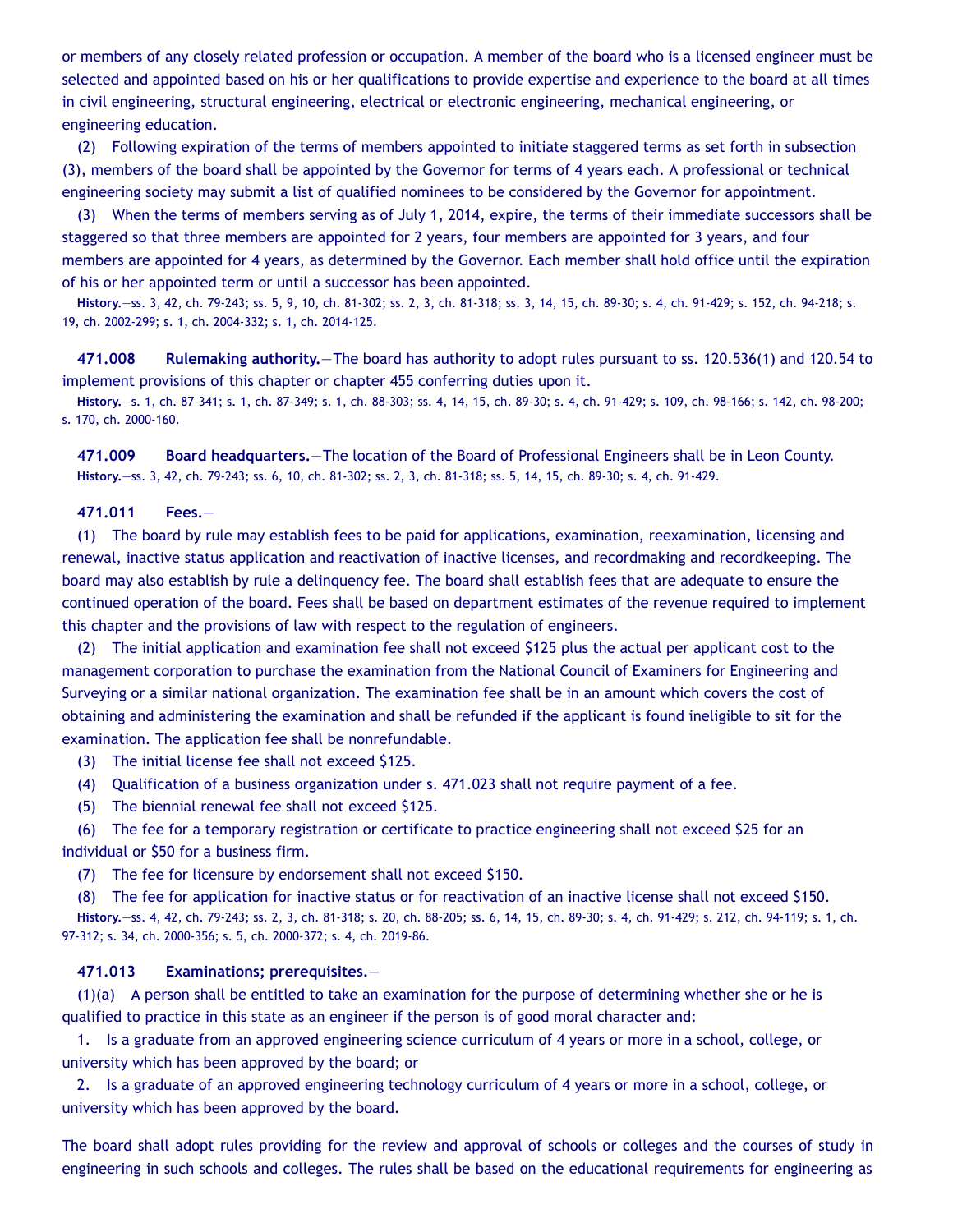defined in s. 471.005. The board may adopt rules providing for the acceptance of the approval and accreditation of schools and courses of study by a nationally accepted accreditation organization.

(b) A person shall be entitled to take the fundamentals examination for the purpose of determining whether she or he is qualified to practice in this state as an engineer intern if she or he is in the final year of, or is a graduate of, an approved engineering curriculum in a school, college, or university approved by the board.

(c) A person shall not be entitled to take the principles and practice examination until that person has successfully completed the fundamentals examination.

(d) The board shall deem that an applicant who seeks licensure by examination has passed the fundamentals examination when such applicant has received a doctorate degree in engineering from an institution that has an undergraduate engineering program that is accredited by the Engineering Accreditation Commission of the Accreditation Board for Engineering and Technology, Inc., and has taught engineering full time for at least 3 years, at the baccalaureate level or higher, after receiving that degree.

(e) Every applicant who is qualified to take the fundamentals examination or the principles and practice examination shall be allowed to take either examination three times, notwithstanding the number of times either examination has been previously failed. If an applicant fails either examination three times, the board shall require the applicant to complete additional college-level education courses or a board-approved relevant examination review course as a condition of future eligibility to take that examination. If the applicant is delayed in taking the examination due to reserve or active duty service in the United States Armed Forces or National Guard, the applicant is allowed an additional two attempts to take the examination before the board may require additional college-level education or review courses.

(2)(a) The board may refuse to certify an applicant for failure to satisfy the requirement of good moral character only if:

1. There is a substantial connection between the lack of good moral character of the applicant and the professional responsibilities of a licensed engineer; and

2. The finding by the board of lack of good moral character is supported by clear and convincing evidence.

(b) When an applicant is found to be unqualified for a license because of a lack of good moral character, the board shall furnish the applicant a statement containing the findings of the board, a complete record of the evidence upon which the determination was based, and a notice of the rights of the applicant to a rehearing and appeal.

**History.**—ss. 5, 42, ch. 79-243; s. 340, ch. 81-259; ss. 7, 10, ch. 81-302; ss. 2, 3, ch. 81-318; ss. 14, 15, ch. 89-30; s. 4, ch. 91-429; s. 141, ch. 92-149; s. 332, ch. 97-103; s. 20, ch. 2002-299; s. 1, ch. 2003-293; s. 2, ch. 2004-332; s. 2, ch. 2014-125; s. 5, ch. 2019-86.

## **471.015 Licensure.**—

(1) The management corporation shall issue a license to any applicant who the board certifies is qualified to practice engineering and who has passed the fundamentals examination and the principles and practice examination.

(2)(a) The board shall certify for licensure any applicant who has submitted proof satisfactory to the board that he or she is at least 18 years of age and who:

1. Satisfies the requirements of s. 471.013(1)(a)1. and has a record of at least 4 years of active engineering experience of a character indicating competence to be in responsible charge of engineering; or

2. Satisfies the requirements of s. 471.013(1)(a)2. and has a record of at least 6 years of active engineering experience of a character indicating competence to be in responsible charge of engineering.

(b) The board may refuse to certify any applicant who has violated s. 471.031.

(3) The board shall certify as qualified for a license by endorsement an applicant who:

(a) Qualifies to take the fundamentals examination and the principles and practice examination as set forth in s. 471.013, has passed a United States national, regional, state, or territorial licensing examination that is substantially equivalent to the fundamentals examination and principles and practice examination required by s. 471.013, and has satisfied the experience requirements set forth in paragraph (2)(a) and s. 471.013; or

(b) Holds a valid license to practice engineering issued by another state or territory of the United States, if the criteria for issuance of the license were substantially the same as the licensure criteria that existed in this state at the time the license was issued.

(4) The management corporation shall not issue a license by endorsement to any applicant who is under investigation in another state for any act that would constitute a violation of this chapter or of chapter 455 until such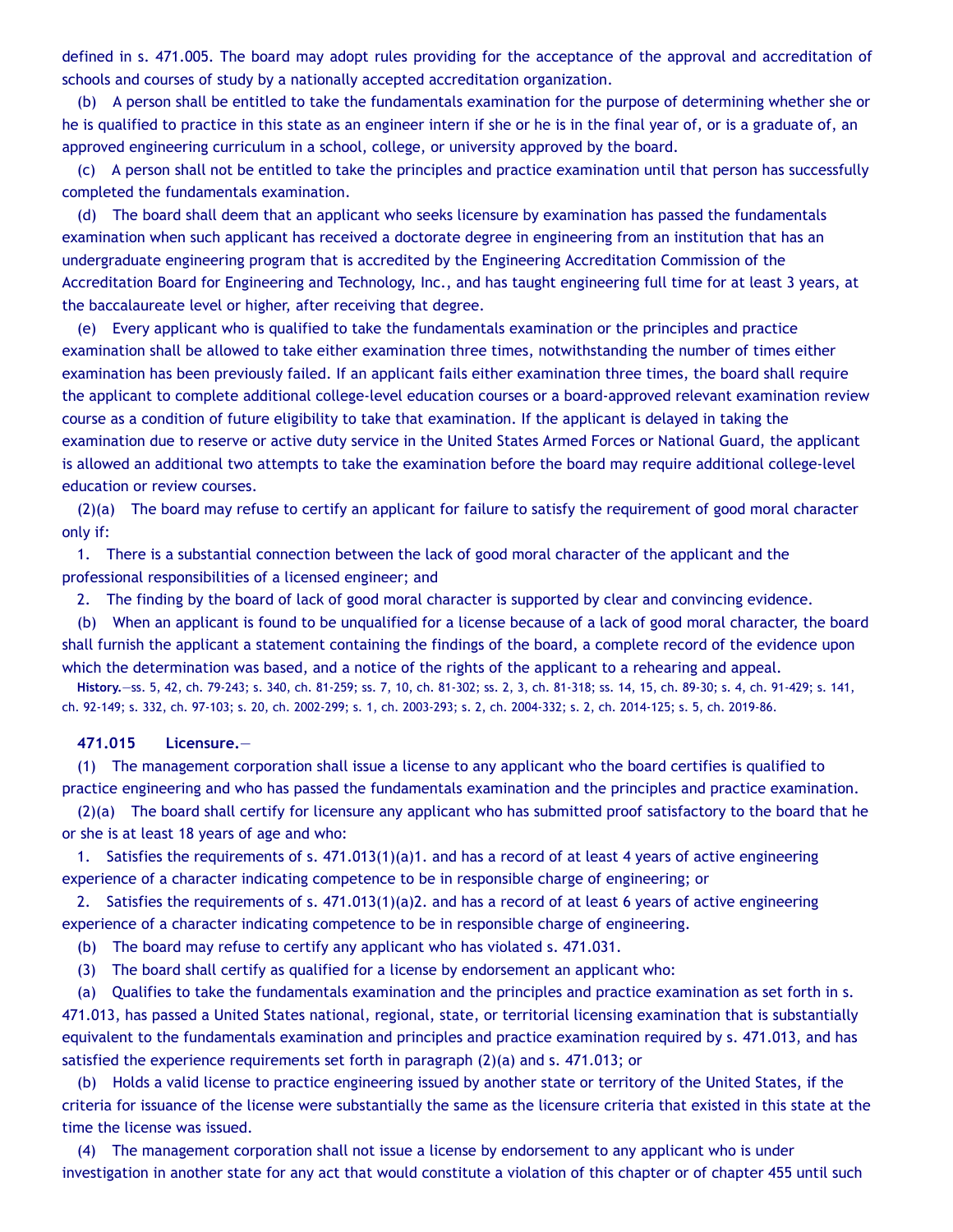time as the investigation is complete and disciplinary proceedings have been terminated.

(5)(a) The board shall deem that an applicant who seeks licensure by endorsement has passed an examination substantially equivalent to the fundamentals examination when such applicant has held a valid professional engineer's license in another state for 10 years.

(b) The board shall deem that an applicant who seeks licensure by endorsement has passed an examination substantially equivalent to the fundamentals examination and the principles and practices examination when such applicant has held a valid professional engineer's license in another state for 15 years.

(6) The board may require a personal appearance by any applicant for licensure under this chapter. Any applicant of whom a personal appearance is required must be given adequate notice of the time and place of the appearance and provided with a statement of the purpose of and reasons requiring the appearance. If an applicant is required to appear, the time period within which a licensure application must be granted or denied is tolled until such time as the applicant appears. However, if the applicant fails to appear before the board at either of the next two regularly scheduled board meetings, the application for licensure may be denied.

(7) The board shall, by rule, establish qualifications for certification of licensees as special inspectors of threshold buildings, as defined in ss. 553.71 and 553.79, and shall compile a list of persons who are certified. A special inspector is not required to meet standards for certification other than those established by the board, and the fee owner of a threshold building may not be prohibited from selecting any person certified by the board to be a special inspector. The board shall develop minimum qualifications for the qualified representative of the special inspector who is authorized to perform inspections of threshold buildings on behalf of the special inspector under s. 553.79.

**History.**—ss. 6, 42, ch. 79-243; ss. 2, 3, ch. 81-318; s. 2, ch. 85-134; ss. 14, 15, ch. 89-30; s. 4, ch. 91-429; ss. 82, 216, ch. 94-119; s. 32, ch. 95-392; s. 110, ch. 98-166; s. 37, ch. 2000-141; s. 171, ch. 2000-160; s. 35, ch. 2000-356; s. 6, ch. 2000-372; s. 21, ch. 2002-299; s. 2, ch. 2003- 293; s. 3, ch. 2014-125; s. 6, ch. 2019-86; s. 23, ch. 2020-160.

#### **471.017 Renewal of license.**—

- (1) The management corporation shall renew a license upon receipt of the renewal application and fee.
- (2) The board shall adopt rules establishing a procedure for the biennial renewal of licenses.

(3)(a) The board shall require a demonstration of continuing professional competency of engineers as a condition of license renewal or relicensure. Every licensee must complete 9 continuing education hours for each year of the license renewal period, totaling 18 continuing education hours for the license renewal period. For each renewal period for such continuing education:

- 1. One hour must relate to this chapter and the rules adopted under this chapter.
- 2. One hour must relate to professional ethics.
- 3. Four hours must relate to the licensee's area of practice.
- 4. The remaining hours may relate to any topic pertinent to the practice of engineering.

Continuing education hours may be earned by presenting or attending seminars, in-house or nonclassroom courses, workshops, or professional or technical presentations made at meetings, webinars, conventions, or conferences, including those presented by vendors with specific knowledge related to the licensee's area of practice. Up to 4 hours may be earned by serving as an officer or actively participating on a committee of a board-recognized professional or technical engineering society. The 2 required continuing education hours relating to this chapter, the rules adopted pursuant to this chapter, and ethics may be earned by serving as a member of the Legislature or as an elected state or local official. The hours required pursuant to s. 471.0195 may apply to any requirements of this section except for those required under subparagraph 1.

(b) The board shall adopt rules that are substantially consistent with the most recent published version of the Continuing Professional Competency Guidelines of the National Council of Examiners for Engineering and Surveying, and shall allow nonclassroom hours to be credited. The board may, by rule, exempt from continuing professional competency requirements retired professional engineers who no longer sign and seal engineering documents and licensees in unique circumstances that severely limit opportunities to obtain the required continuing education hours.

**History.**—ss. 7, 42, ch. 79-243; ss. 2, 3, ch. 81-318; ss. 14, 15, ch. 89-30; s. 4, ch. 91-429; s. 213, ch. 94-119; s. 11, ch. 98-287; s. 36, ch. 2000-356; s. 7, ch. 2000-372; s. 4, ch. 2014-125.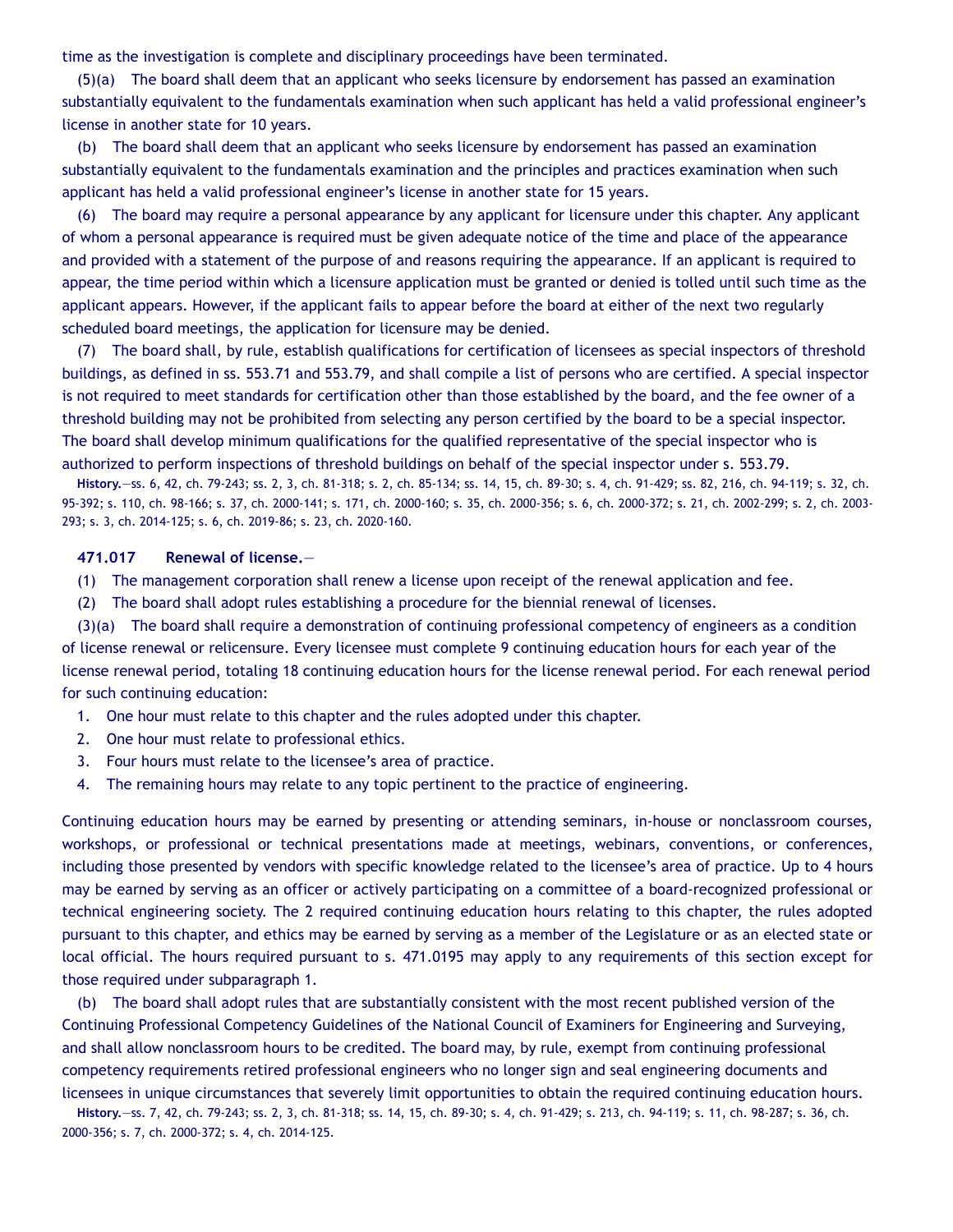**471.019 Reactivation.**—The board shall establish by rule a reinstatement process for void licenses. The rule shall prescribe appropriate continuing education requirements for reactivating a license. The continuing education requirements for reactivating a license for a licensed engineer may not exceed the continuing education requirements prescribed pursuant to s. 471.017 for each year the license was inactive.

**History.**—ss. 8, 42, ch. 79-243; s. 341, ch. 81-259; ss. 2, 3, ch. 81-318; s. 104, ch. 83-329; ss. 7, 14, 15, ch. 89-30; s. 4, ch. 91-429; s. 214, ch. 94-119; s. 12, ch. 98-287; s. 37, ch. 2000-356; s. 22, ch. 2002-299; s. 7, ch. 2019-86.

**471.0195 Florida Building Code training for engineers.**—All licensees actively participating in the design of engineering works or systems in connection with buildings, structures, or facilities and systems covered by the Florida Building Code shall take continuing education courses and submit proof to the board, at such times and in such manner as established by the board by rule, that the licensee has completed any specialized or advanced courses on any portion of the Florida Building Code applicable to the licensee's area of practice. The board shall record reported continuing education courses on a system easily accessed by code enforcement jurisdictions for evaluation when determining license status for purposes of processing design documents. Local jurisdictions shall be responsible for notifying the board when design documents are submitted for building construction permits by persons who are not in compliance with this section. The board shall take appropriate action as provided by its rules when such noncompliance is determined to exist.

**History.**—s. 38, ch. 2000-356; s. 23, ch. 2002-299; s. 12, ch. 2009-195.

#### **471.021 Engineers and firms of other states; temporary registration to practice in Florida.**—

(1) Upon approval of the board and payment of the fee set in s. 471.011, the management corporation shall issue a temporary registration for work on one specified project in this state for a period not to exceed 1 year to an engineer holding a certificate to practice in another state, provided Florida licensees are similarly permitted to engage in work in such state and provided that the engineer be qualified for licensure by endorsement.

(2) Upon approval by the board and payment of the fee set in s. 471.011, the management corporation shall issue a temporary registration for work on one specified project in this state for a period not to exceed 1 year to an out-ofstate corporation, partnership, or firm, provided one of the principal officers of the corporation, one of the partners of the partnership, or one of the principals in the fictitiously named firm has obtained a temporary registration in accordance with subsection (1).

(3) The application for a temporary registration shall require appointment of the Department of State as an agent of the applicant for service of process in any action or proceeding against the applicant arising out of any transaction or operation connected with or incidental to the practice of engineering for which the temporary registration was issued.

**History.**—ss. 9, 42, ch. 79-243; ss. 2, 3, ch. 81-318; ss. 14, 15, ch. 89-30; s. 4, ch. 91-429; s. 142, ch. 92-149; s. 8, ch. 2000-372; s. 24, ch. 2002-299; s. 8, ch. 2019-86.

#### **471.023 Qualification of business organizations.**—

(1) The practice of, or the offer to practice, engineering by licensees or offering engineering services to the public through a business organization, including a partnership, corporation, business trust, or other legal entity or by a business organization, including a corporation, partnership, business trust, or other legal entity offering such services to the public through licensees under this chapter as agents, employees, officers, or partners is permitted only if the business organization is qualified by an engineer licensed under this chapter, subject to the provisions of this chapter. One or more of the principal officers of the business organization or one or more partners of the partnership and all personnel of the business organization who act in its behalf as engineers in this state shall be licensed as provided by this chapter. All final drawings, specifications, plans, reports, or documents involving practices licensed under this chapter which are prepared or approved for the use of the business organization or for public record within the state shall be dated and shall bear the signature and seal of the licensee who prepared or approved them. Nothing in this section shall be construed to mean that a license to practice engineering shall be held by a business organization. Nothing herein prohibits business organizations from joining together to offer engineering services to the public, if each business organization otherwise meets the requirements of this section. No business organization shall be relieved of responsibility for the conduct or acts of its agents, employees, or officers by reason of its compliance with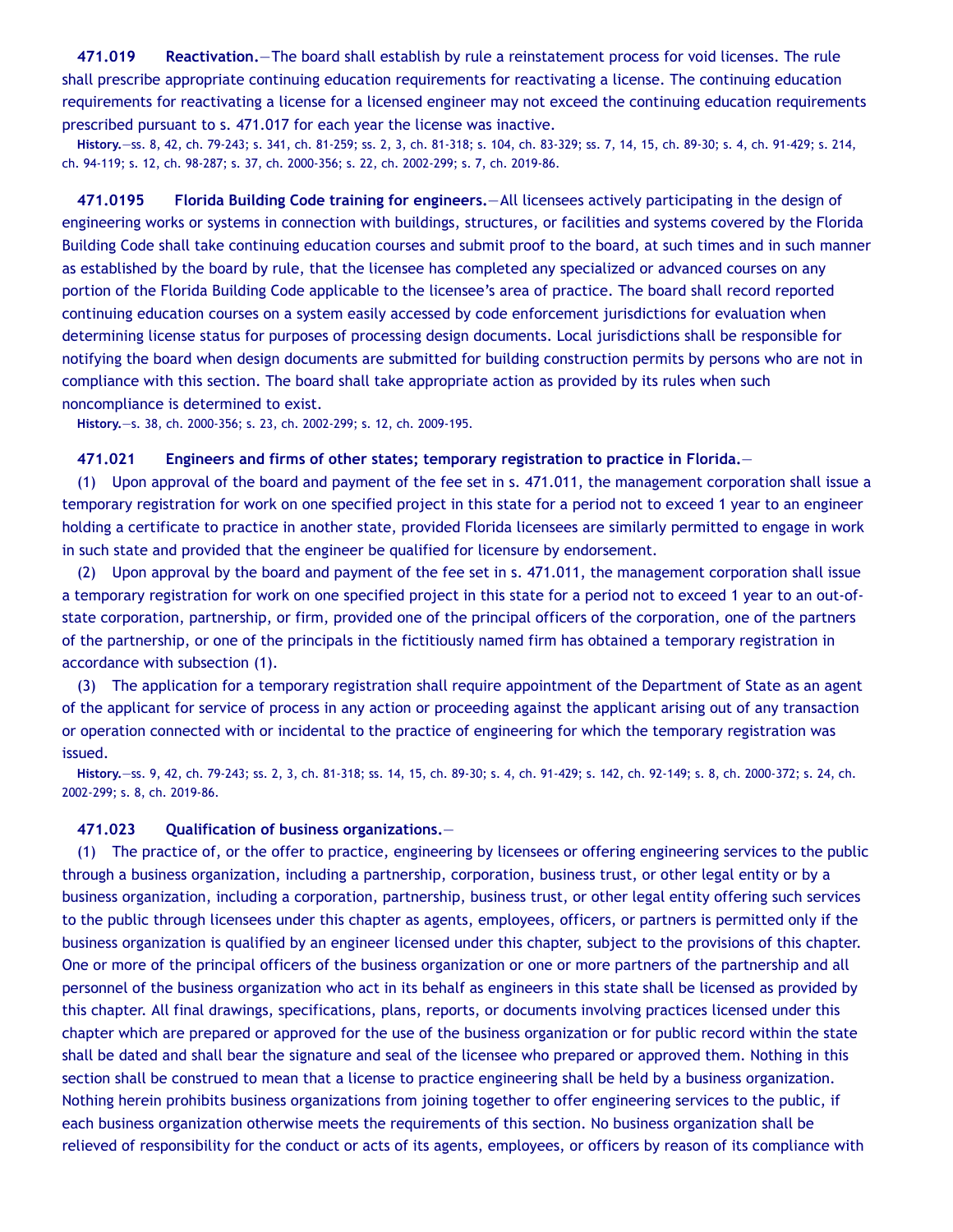this section, nor shall any individual practicing engineering be relieved of responsibility for professional services performed by reason of his or her employment or relationship with a business organization.

(2) For the purposes of this section, a business organization or other person practicing under a fictitious name, offering engineering services to the public must be qualified by an engineer licensed under this chapter.

(3) Except as provided in s. 558.0035, the fact that a licensed engineer practices through a business organization does not relieve the licensee from personal liability for negligence, misconduct, or wrongful acts committed by him or her. Partnerships and all partners shall be jointly and severally liable for the negligence, misconduct, or wrongful acts committed by their agents, employees, or partners while acting in a professional capacity. Any officer, agent, or employee of a business organization other than a partnership shall be personally liable and accountable only for negligent acts, wrongful acts, or misconduct committed by him or her or committed by any person under his or her direct supervision and control, while rendering professional services on behalf of the business organization. The personal liability of a shareholder or owner of a business organization, in his or her capacity as shareholder or owner, shall be no greater than that of a shareholder-employee of a corporation incorporated under chapter 607. The business organization shall be liable up to the full value of its property for any negligent acts, wrongful acts, or misconduct committed by any of its officers, agents, or employees while they are engaged on its behalf in the rendering of professional services.

(4) Each qualifying agent of a business organization qualified under this section must notify the board within 30 days after any change in the information contained in the application upon which the qualification is based.

(a) A qualifying agent who terminates an affiliation with a qualified business organization shall notify the management corporation of such termination within 24 hours. If such qualifying agent is the only qualifying agent for that business organization, the business organization must be qualified by another qualifying agent within 60 days after the termination. Except as provided in paragraph (b), the business organization may not engage in the practice of engineering until it is qualified by another qualifying agent.

(b) In the event a qualifying agent ceases employment with a qualified business organization and the qualifying agent is the only licensed individual affiliated with the business organization, the executive director of the management corporation or the chair of the board may authorize another licensee employed by the business organization to temporarily serve as its qualifying agent for a period of no more than 60 days to proceed with incomplete contracts. The business organization is not authorized to operate beyond such period under this chapter absent replacement of the qualifying agent.

(c) A qualifying agent shall notify the department in writing before engaging in the practice of engineering in the licensee's name or in affiliation with a different business organization.

**History.**—ss. 11, 42, ch. 79-243; s. 1, ch. 80-223; ss. 2, 3, ch. 81-318; ss. 8, 14, 15, ch. 89-30; s. 4, ch. 91-429; s. 143, ch. 92-149; s. 333, ch. 97-103; s. 39, ch. 2000-356; s. 9, ch. 2000-372; s. 25, ch. 2002-299; s. 3, ch. 2003-293; s. 3, ch. 2013-28; s. 9, ch. 2019-86.

#### **471.025 Seals.**—

(1) The board shall prescribe, by rule, one or more forms of seal to be used by licensees. Each licensee shall obtain at least one seal in the form approved by rule of the board and may, in addition, register his or her seal electronically in accordance with ss. 668.001-668.006. All final drawings, specifications, plans, reports, or documents prepared or issued by the licensee and being filed for public record and all final documents provided to the owner or the owner's representative shall be signed by the licensee, dated, and sealed with said seal. Such signature, date, and seal shall be evidence of the authenticity of that to which they are affixed. Drawings, specifications, plans, reports, final documents, or documents prepared or issued by a licensee may be transmitted electronically and may be signed by the licensee, dated, and sealed electronically with said seal in accordance with ss. 668.001-668.006.

(2) It is unlawful for any person to seal or digitally sign any document with a seal or digital signature after his or her license has expired or been revoked or suspended, unless such license has been reinstated or reissued. When an engineer's license has been revoked or suspended by the board, the licensee shall, within a period of 30 days after the revocation or suspension has become effective, surrender his or her seal to the executive director of the board and confirm to the executive director the cancellation of the licensee's digital signature in accordance with ss. 668.001- 668.006. In the event the engineer's license has been suspended for a period of time, his or her seal shall be returned to him or her upon expiration of the suspension period.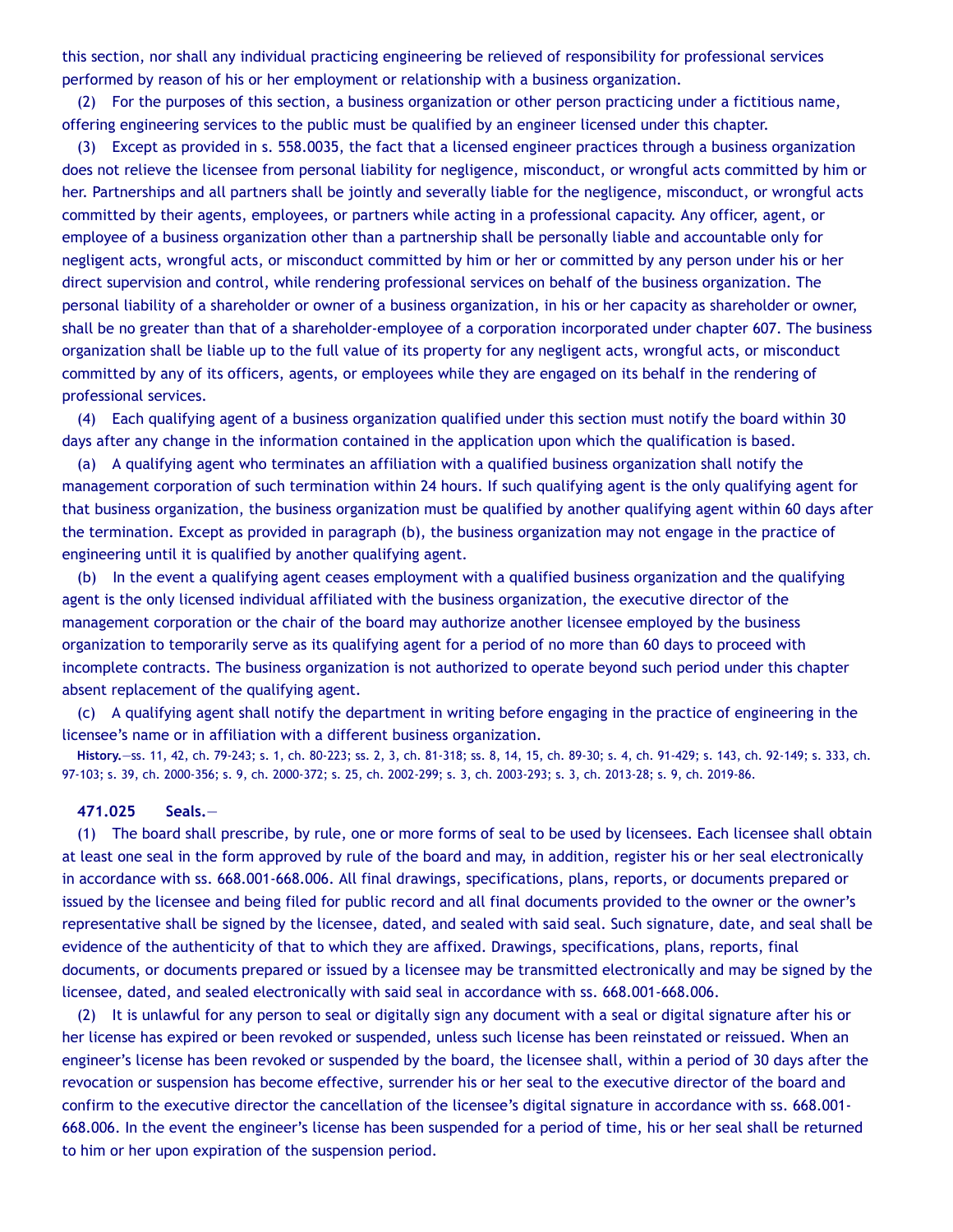(3) No licensee shall affix or permit to be affixed his or her seal, name, or digital signature to any plan, specification, drawing, final bid document, or other document that depicts work which he or she is not licensed to perform or which is beyond his or her profession or specialty therein.

(4) A successor engineer seeking to reuse documents previously sealed by another engineer must be able to independently re-create all of the work done by the original engineer. A successor engineer assumes full professional and legal responsibility by signing and affixing his or her seal to the assumed documents. Such documents must be treated as though they were the successor engineer's original product, and the original engineer is released from any professional responsibility or civil liability for prior work assumed by the successor engineer. For the purposes of this subsection, the term "successor engineer" means an engineer who is using or relying upon the work, findings, or recommendations of the engineer who previously sealed the pertinent documents.

**History.**—ss. 12, 42, ch. 79-243; ss. 2, 3, ch. 81-318; ss. 14, 15, ch. 89-30; s. 4, ch. 91-429; s. 144, ch. 92-149; s. 334, ch. 97-103; s. 4, ch. 97-241; s. 40, ch. 2000-356; s. 32, ch. 2000-372; s. 2, ch. 2001-63; s. 26, ch. 2002-299; s. 10, ch. 2019-86.

**471.027 Engineers authorized to enter lands of third parties under certain conditions.**—Engineers are hereby granted permission and authority to go on, over, and upon the lands of others when necessary to make engineering surveys and, in so doing, to carry with them their agents and employees necessary for that purpose. Entry under the right hereby granted shall not constitute trespass, and engineers and their duly authorized agents or employees so entering shall not be liable to arrest or a civil action by reason of such entry; however, nothing in this section shall be construed as giving authority to said licensees, agents, or employees to destroy, injure, damage, or move anything on lands of another without the written permission of the landowner.

**History.**—ss. 17, 42, ch. 79-243; ss. 2, 3, ch. 81-318; ss. 14, 15, ch. 89-30; s. 4, ch. 91-429; s. 27, ch. 2002-299.

## **471.031 Prohibitions; penalties.**—

(1) A person may not:

(a) Practice engineering unless the person is licensed or exempt from licensure under this chapter.

(b)1. Except as provided in subparagraph 2. or subparagraph 3., use the name or title "professional engineer" or any other title, designation, words, letters, abbreviations, or device tending to indicate that such person holds an active license as an engineer when the person is not licensed under this chapter, including, but not limited to, the following titles: "agricultural engineer," "air-conditioning engineer," "architectural engineer," "building engineer," "chemical engineer," "civil engineer," "control systems engineer," "electrical engineer," "environmental engineer," "fire protection engineer," "industrial engineer," "manufacturing engineer," "mechanical engineer," "metallurgical engineer," "mining engineer," "minerals engineer," "marine engineer," "nuclear engineer," "petroleum engineer," "plumbing engineer," "structural engineer," "transportation engineer," "software engineer," "computer hardware engineer," or "systems engineer."

2. Any person who is exempt from licensure under s. 471.003(2)(j) may use the title or personnel classification of "engineer" in the scope of his or her work under that exemption if the title does not include or connote the term "professional engineer," "registered engineer," "licensed engineer," "registered professional engineer," or "licensed professional engineer."

3. Any person who is exempt from licensure under s. 471.003(2)(c) or (e) may use the title or personnel classification of "engineer" in the scope of his or her work under that exemption if the title does not include or connote the term "professional engineer," "registered engineer," "licensed engineer," "registered professional engineer," or "licensed professional engineer" and if that person is a graduate from an approved engineering curriculum of 4 years or more in a school, college, or university which has been approved by the board.

- (c) Present as his or her own the license of another.
- (d) Give false or forged evidence to the board or a member thereof.
- (e) Use or attempt to use a license that has been suspended, revoked, or placed on inactive or delinquent status.
- (f) Employ nonexempt unlicensed persons to practice engineering.
- (g) Conceal information relative to violations of this chapter.

(2) Any person who violates any provision of this section commits a misdemeanor of the first degree, punishable as provided in s. 775.082 or s. 775.083.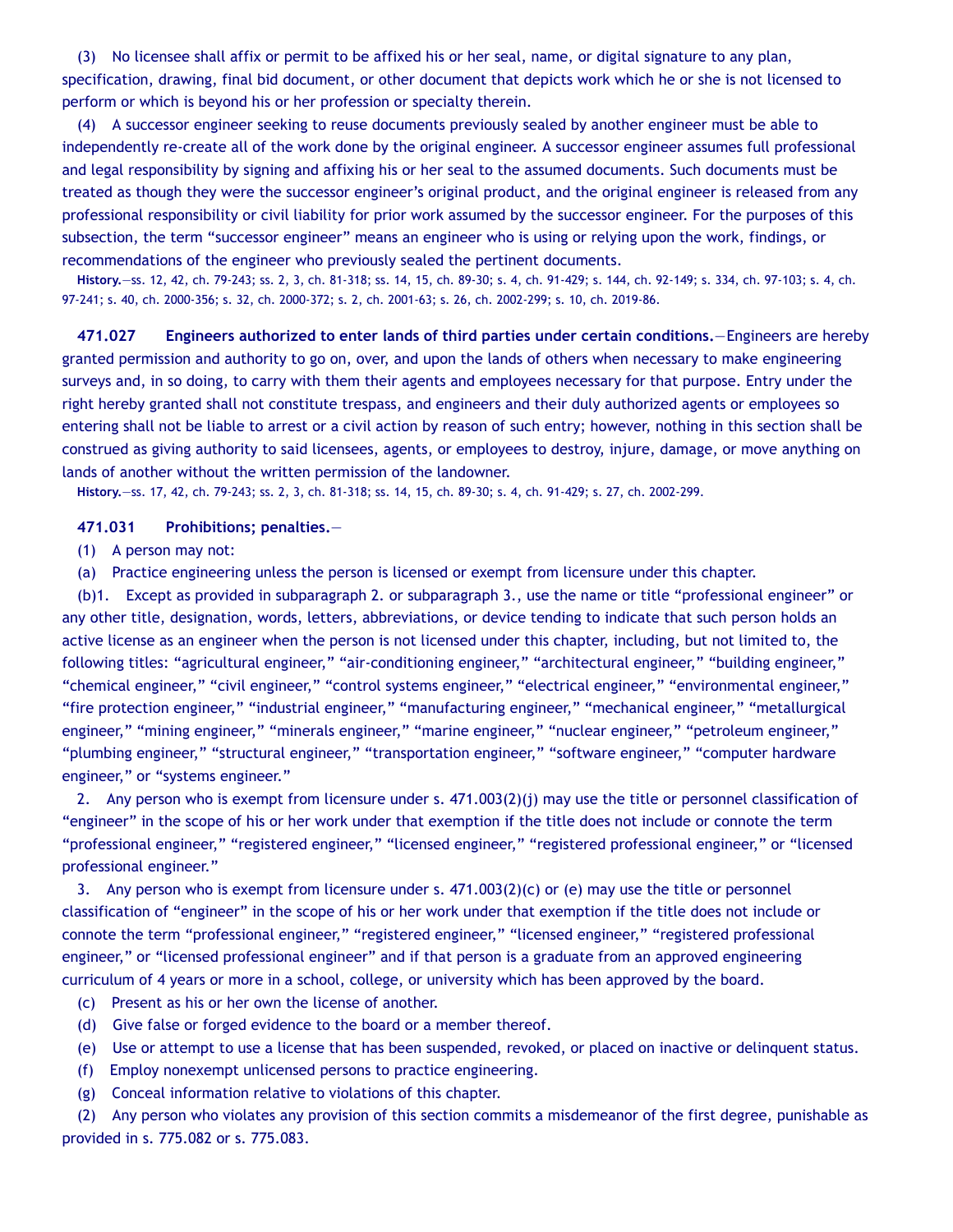**History.**—ss. 14, 42, ch. 79-243; ss. 2, 3, ch. 81-318; s. 47, ch. 83-329; ss. 9, 14, 15, ch. 89-30; s. 4, ch. 91-429; s. 215, ch. 94-119; s. 335, ch. 97-103; s. 41, ch. 2000-356; s. 28, ch. 2002-299; s. 3, ch. 2003-425; s. 3, ch. 2004-332.

## **471.033 Disciplinary proceedings.**—

(1) The following acts constitute grounds for which the disciplinary actions in subsection (3) may be taken:

(a) Violating any provision of s. 455.227(1), s. 471.025, or s. 471.031, or any other provision of this chapter or rule of the board or department.

(b) Attempting to procure a license to practice engineering by bribery or fraudulent misrepresentations.

(c) Having a license to practice engineering revoked, suspended, or otherwise acted against, including the denial of licensure, by the licensing authority of another state, territory, or country, for any act that would constitute a violation of this chapter or chapter 455.

(d) Being convicted or found guilty of, or entering a plea of nolo contendere to, regardless of adjudication, a crime in any jurisdiction which directly relates to the practice of engineering or the ability to practice engineering.

(e) Making or filing a report or record that the licensee knows to be false, willfully failing to file a report or record required by state or federal law, willfully impeding or obstructing such filing, or inducing another person to impede or obstruct such filing. Such reports or records include only those that are signed in the capacity of a licensed engineer.

(f) Advertising goods or services in a manner that is fraudulent, false, deceptive, or misleading in form or content.

- (g) Engaging in fraud or deceit, negligence, incompetence, or misconduct, in the practice of engineering.
- (h) Violating chapter 455.

(i) Practicing on a revoked, suspended, inactive, or delinquent license.

(j) Affixing or permitting to be affixed his or her seal, name, or digital signature to any final drawings,

specifications, plans, reports, or documents that were not prepared by him or her or under his or her responsible supervision, direction, or control.

(k) Violating any order of the board or department previously entered in a disciplinary hearing.

(l) Performing building code inspection services under s. 553.791, without satisfying the insurance requirements of that section.

(2) The board shall specify, by rule, what acts or omissions constitute a violation of subsection (1).

(3) When the board finds any person guilty of any of the grounds set forth in subsection (1), it may enter an order imposing one or more of the following penalties:

- (a) Denial of an application for licensure.
- (b) Revocation or suspension of a license.

(c) Imposition of an administrative fine not to exceed \$5,000 for each count or separate offense.

(d) Issuance of a reprimand.

(e) Placement of the licensee on probation for a period of time and subject to such conditions as the board may specify.

(f) Restriction of the authorized scope of practice by the licensee.

(g) Restitution.

(4) The management corporation shall reissue the license of a disciplined engineer or business upon certification by the board that the disciplined person has complied with all of the terms and conditions set forth in the final order.

**History.**—ss. 15, 42, ch. 79-243; ss. 8, 10, ch. 81-302; ss. 2, 3, ch. 81-318; s. 3, ch. 85-134; ss. 10, 14, 15, ch. 89-30; s. 4, ch. 91-429; s. 145, ch. 92-149; s. 217, ch. 94-119; s. 336, ch. 97-103; s. 5, ch. 97-241; s. 111, ch. 98-166; s. 13, ch. 98-287; s. 119, ch. 2000-141; s. 172, ch. 2000- 160; s. 10, ch. 2000-372; s. 35, ch. 2001-186; s. 4, ch. 2001-372; s. 29, ch. 2002-299; s. 4, ch. 2003-293; s. 4, ch. 2005-147; s. 53, ch. 2009-195; s. 45, ch. 2010-106.

# **471.037 Effect of chapter locally.**—

(1) Nothing contained in this chapter shall be construed to repeal, amend, limit, or otherwise affect any local building code or zoning law or ordinance, now or hereafter enacted, which is more restrictive with respect to the services of licensed engineers than the provisions of this chapter.

(2) In counties or municipalities that issue building permits, such permits may not be issued in any case in which it is apparent from the application for the building permit that the provisions of this chapter have been violated. However, this subsection does not authorize the withholding of building permits in cases involving the exceptions and exemptions set out in s. 471.003.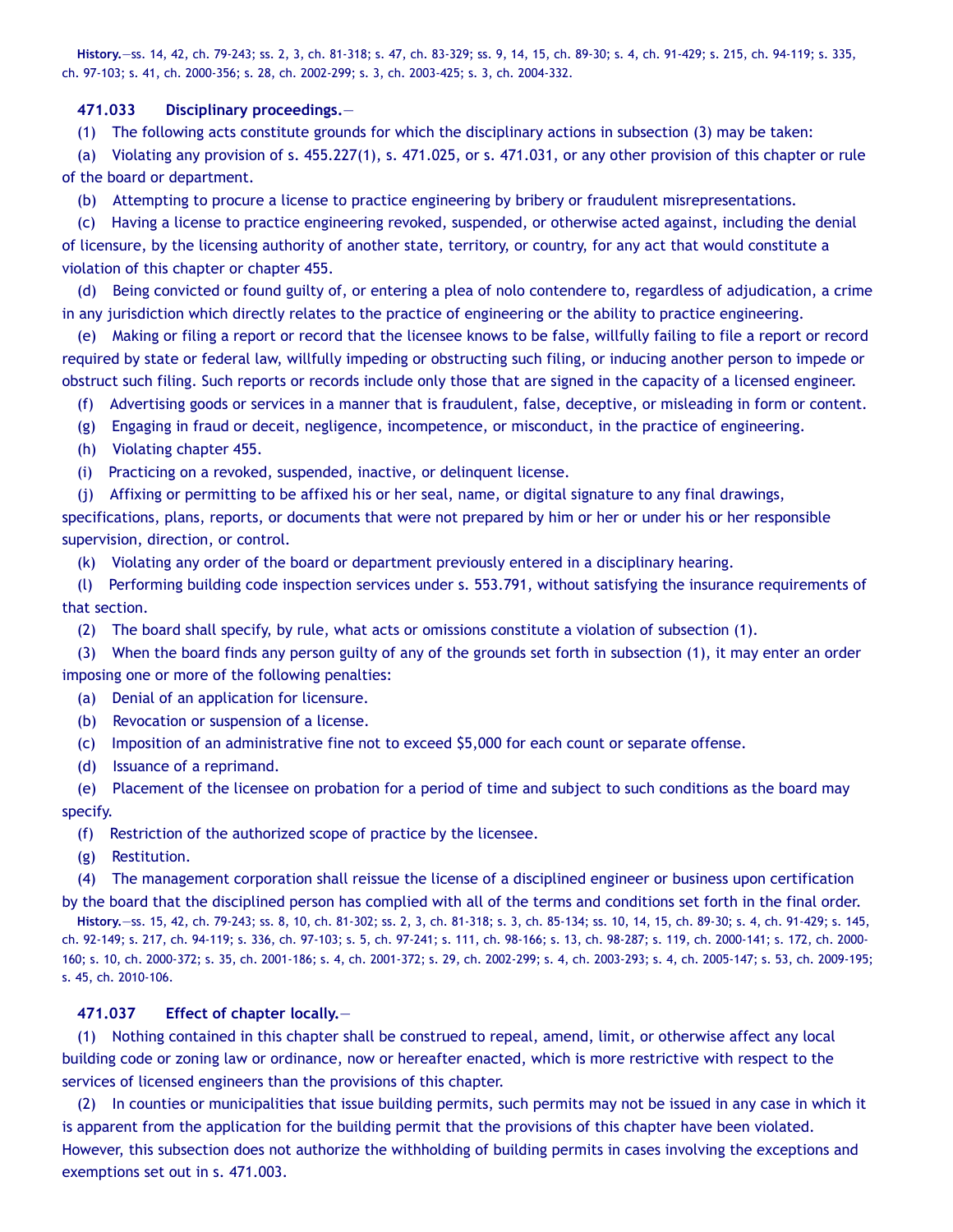**History.**—ss. 13, 42, ch. 79-243; ss. 2, 3, ch. 81-318; ss. 12, 14, 15, ch. 89-30; s. 4, ch. 91-429; s. 81, ch. 94-119; s. 42, ch. 2000-356; s. 30, ch. 2002-299.

## **471.038 Florida Engineers Management Corporation.**—

(1) This section may be cited as the "Florida Engineers Management Corporation Act."

(2) The purpose of this section is to create a public-private partnership by providing that a single nonprofit corporation be established to provide administrative, investigative, and prosecutorial services to the board and that no additional nonprofit corporation be created for these purposes.

(3) The Florida Engineers Management Corporation is created to provide administrative, investigative, and prosecutorial services to the board in accordance with the provisions of chapter 455 and this chapter. The management corporation may hire staff as necessary to carry out its functions. Such staff are not public employees for the purposes of chapter 110 or chapter 112, except that the board of directors and the staff are subject to the provisions of s. 112.061. The provisions of s. 768.28 apply to the management corporation, which is deemed to be a corporation primarily acting as an instrumentality of the state, but which is not an agency within the meaning of s. 20.03(11). The management corporation shall:

(a) Be a Florida corporation not for profit, incorporated under the provisions of chapter 617.

(b) Provide administrative, investigative, and prosecutorial services to the board in accordance with the provisions of chapter 455, this chapter, and the contract required by this section.

(c) Receive, hold, and administer property and make only prudent expenditures directly related to the responsibilities of the board, and in accordance with the contract required by this section.

(d) Be approved by the board, and the department, to operate for the benefit of the board and in the best interest of the state.

(e) Operate under a fiscal year that begins on July 1 of each year and ends on June 30 of the following year.

(f) Have a seven-member board of directors, five of whom are to be appointed by the board and must be registrants regulated by the board and two of whom are to be appointed by the secretary and must be laypersons not regulated by the board. All appointments shall be for 4-year terms. No member shall serve more than two consecutive terms. Failure to attend three consecutive meetings shall be deemed a resignation from the board, and the vacancy shall be filled by a new appointment.

(g) Select its officers in accordance with its bylaws. The members of the board of directors who were appointed by the board may be removed by the board.

(h) Select the president of the management corporation, who shall also serve as executive director to the board, subject to approval of the board.

(i) Use a portion of the interest derived from the management corporation account to offset the costs associated with the use of credit cards for payment of fees by applicants or licensees.

(j) Operate under a written contract with the department which is approved by the board. The contract must provide for, but is not limited to:

1. Submission by the management corporation of an annual budget that complies with board rules for approval by the board and the department.

2. Annual certification by the board and the department that the management corporation is complying with the terms of the contract in a manner consistent with the goals and purposes of the board and in the best interest of the state. This certification must be reported in the board's minutes. The contract must also provide for methods and mechanisms to resolve any situation in which the certification process determines noncompliance.

3. Funding of the management corporation through appropriations allocated to the regulation of professional engineers from the Professional Regulation Trust Fund.

4. The reversion to the board, or the state if the board ceases to exist, of moneys, records, data, and property held in trust by the management corporation for the benefit of the board, if the management corporation is no longer approved to operate for the board or the board ceases to exist. All records and data in a computerized database shall be returned to the department in a form that is compatible with the computerized database of the department.

5. The securing and maintaining by the management corporation, during the term of the contract and for all acts performed during the term of the contract, of all liability insurance coverages in an amount to be approved by the board to defend, indemnify, and hold harmless the management corporation and its officers and employees, the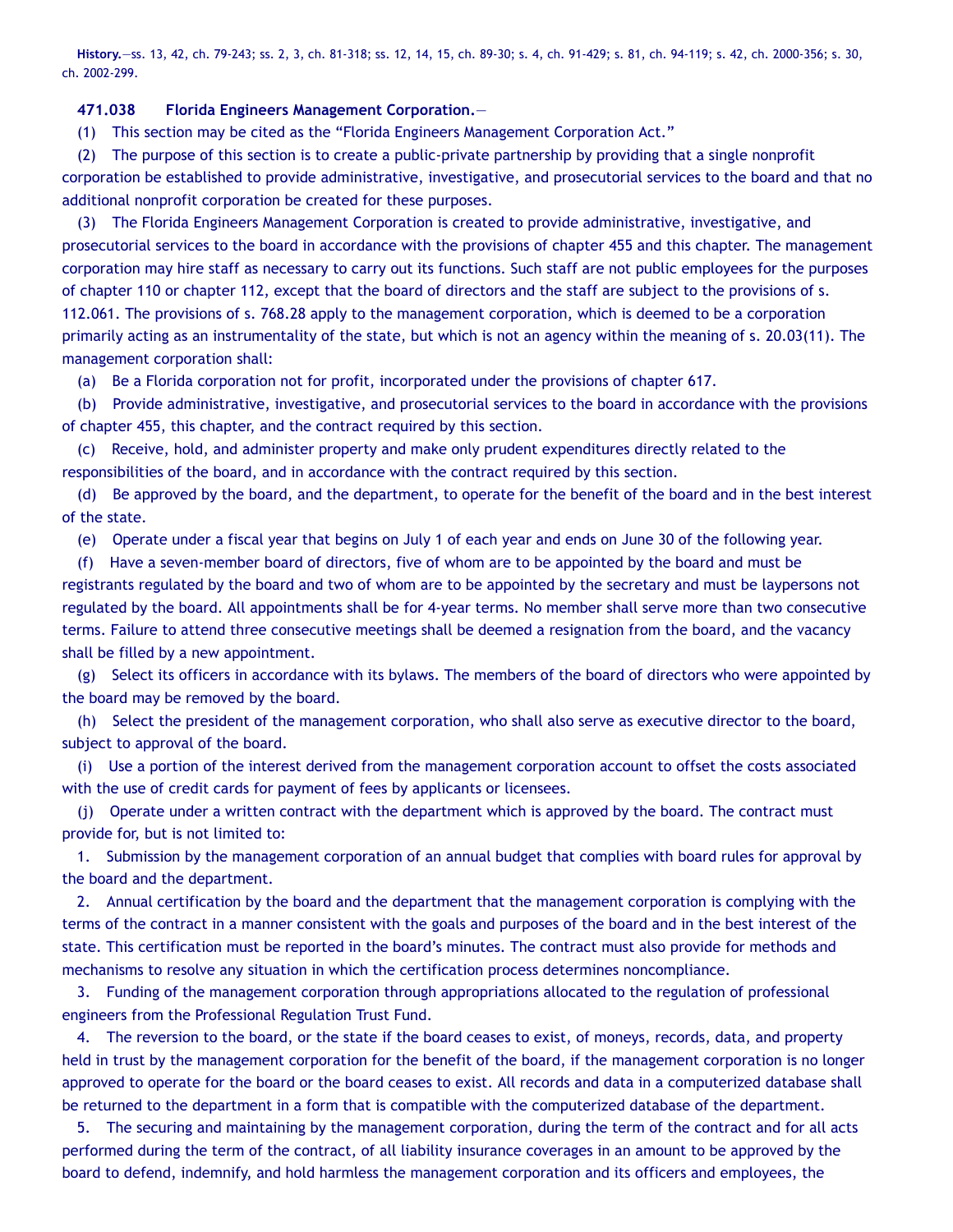department and its employees, and the state against all claims arising from state and federal laws. Such insurance coverage must be with insurers qualified and doing business in the state. The management corporation must provide proof of insurance to the department. The department and its employees and the state are exempt from and are not liable for any sum of money which represents a deductible, which sums shall be the sole responsibility of the management corporation. Violation of this subparagraph shall be grounds for terminating the contract.

6. Payment by the management corporation, out of its allocated budget, to the department of all costs of representation by the board counsel, including salary and benefits, travel, and any other compensation traditionally paid by the department to other board counsel.

7. Payment by the management corporation, out of its allocated budget, to the department of all costs incurred by the management corporation or the board for the Division of Administrative Hearings of the Department of Management Services and any other cost for utilization of these state services.

8. Payment by the management corporation, out of its allocated budget, to the department of reasonable costs associated with the contract monitor.

(k) Provide for an annual financial audit of its financial accounts and records by an independent certified public accountant. The annual audit report shall include a management letter in accordance with s. 11.45 and a detailed supplemental schedule of expenditures for each expenditure category. The annual audit report must be submitted to the board, the department, and the Auditor General for review.

(l) Provide for persons not employed by the corporation who are charged with the responsibility of receiving and depositing fee and fine revenues to have a faithful performance bond in such an amount and according to such terms as shall be determined in the contract.

(m) Submit to the secretary, the board, and the Legislature, on or before October 1 of each year, a report on the status of the corporation which includes, but is not limited to, information concerning the programs and funds that have been transferred to the corporation. The report must include: the number of license applications received; the number approved and denied and the number of licenses issued; the number of examinations administered and the number of applicants who passed or failed the examination; the number of complaints received; the number determined to be legally sufficient; the number dismissed; the number determined to have probable cause; the number of administrative complaints issued and the status of the complaints; and the number and nature of disciplinary actions taken by the board.

(n) Develop and submit to the department, performance standards and measurable outcomes for the board to adopt by rule in order to facilitate efficient and cost-effective regulation.

(4) The management corporation may not exercise any authority specifically assigned to the board under chapter 455 or this chapter, including determining probable cause to pursue disciplinary action against a licensee, taking final action on license applications or in disciplinary cases, or adopting administrative rules under chapter 120.

(5) Notwithstanding ss. 455.228 and 455.2281, the duties and authority of the department to receive complaints and to investigate and deter the unlicensed practice of engineering are delegated to the board. The board may use funds of the Board of Professional Engineers in the unlicensed activity account established under s. 455.2281 to perform the duties relating to unlicensed activity.

(6) The department shall retain the independent authority to open or investigate any cases or complaints, as necessary to protect the public health, safety, or welfare. In addition, the department may request that the management corporation prosecute such cases and shall retain sole authority to issue emergency suspension or restriction orders pursuant to s. 120.60.

(7) Management corporation records are public records subject to the provisions of s. 119.07(1) and s. 24(a), Art. I of the State Constitution; however, public records exemptions set forth in ss. 455.217 and 455.229 for records created or maintained by the department shall apply to records created or maintained by the management corporation. In addition, all meetings of the board of directors are open to the public in accordance with s. 286.011 and s. 24(b), Art. I of the State Constitution. The exemptions set forth in s. 455.225, relating to complaints and information obtained pursuant to an investigation by the department, shall apply to such records created or obtained by the management corporation only until an investigation ceases to be active. For the purposes of this subsection, an investigation is considered active so long as the management corporation or any law enforcement or administrative agency is proceeding with reasonable dispatch and has a reasonable, good faith belief that it may lead to the filing of